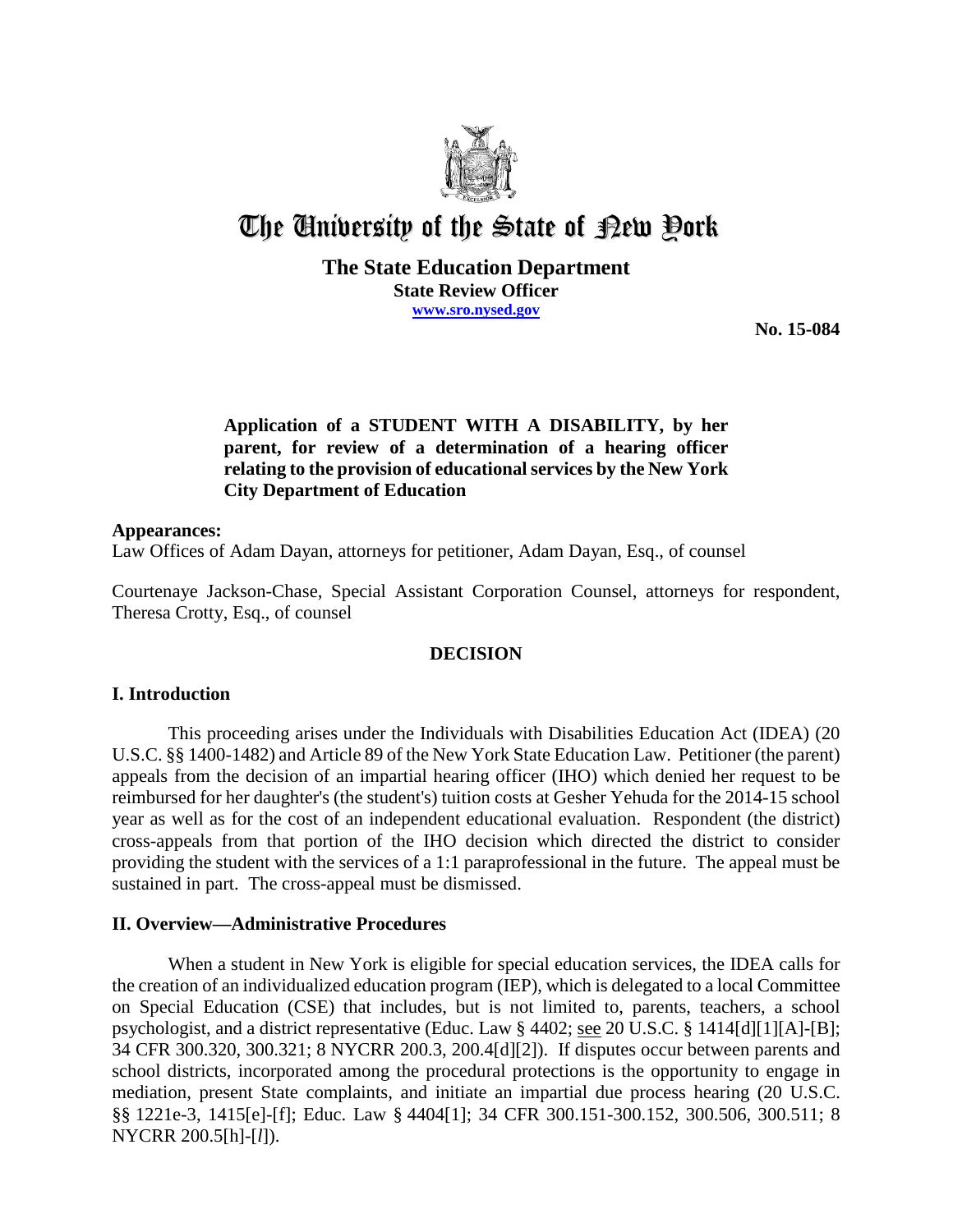New York State has implemented a two-tiered system of administrative review to address disputed matters between parents and school districts regarding "any matter relating to the identification, evaluation or educational placement of a student with a disability, or a student suspected of having a disability, or the provision of a free appropriate public education to such student" (8 NYCRR 200.5[i][1]; see 20 U.S.C. § 1415[b][6]-[7]; 34 CFR 300.503[a][1]-[2], 300.507[a][1]). First, after an opportunity to engage in a resolution process, the parties appear at an impartial hearing conducted at the local level before an IHO (Educ. Law § 4404[1][a]; 8 NYCRR 200.5[j]). An IHO typically conducts a trial-type hearing regarding the matters in dispute in which the parties have the right to be accompanied and advised by counsel and certain other individuals with special knowledge or training; present evidence and confront, cross-examine, and compel the attendance of witnesses; prohibit the introduction of any evidence at the hearing that has not been disclosed five business days before the hearing; and obtain a verbatim record of the proceeding (20 U.S.C. § 1415[f][2][A], [h][1]-[3]; 34 CFR 300.512[a][1]-[4]; 8 NYCRR 200.5[j][3][v], [vii], [xii]). The IHO must render and transmit a final written decision in the matter to the parties not later than 45 days after the expiration period or adjusted period for the resolution process (34 CFR 300.510[b][2], [c], 300.515[a]; 8 NYCRR 200.5[j][5]). A party may seek a specific extension of time of the 45-day timeline, which the IHO may grant in accordance with State and federal regulations (34 CFR 300.515[c]; 8 NYCRR 200.5[j][5]). The decision of the IHO is binding upon both parties unless appealed (Educ. Law § 4404[1]).

A party aggrieved by the decision of an IHO may subsequently appeal to a State Review Officer (SRO) (Educ. Law § 4404[2]; see 20 U.S.C. § 1415[g][1]; 34 CFR 300.514[b][1]; 8 NYCRR 200.5[k]). The appealing party or parties must identify the findings, conclusions, and orders of the IHO with which they disagree and indicate the relief that they would like the SRO to grant (8 NYCRR 279.4). The opposing party is entitled to respond to an appeal or cross-appeal in an answer (8 NYCRR 279.5). The SRO conducts an impartial review of the IHO's findings, conclusions, and decision and is required to examine the entire hearing record; ensure that the procedures at the hearing were consistent with the requirements of due process; seek additional evidence if necessary; and render an independent decision based upon the hearing record (34 CFR 300.514[b][2]; 8 NYCRR 279.12[a]). The SRO must ensure that a final decision is reached in the review and that a copy of the decision is mailed to each of the parties not later than 30 days after the receipt of a request for a review, except that a party may seek a specific extension of time of the 30-day timeline, which the SRO may grant in accordance with State and federal regulations (34 CFR 300.515[b], [c]; 8 NYCRR 200.5[k][2]).

#### **III. Facts and Procedural History**

With regard to the student's educational history, the hearing record reflects that the student received special education and related services since the age of two through early intervention and the Committee on Preschool Special Education (Dist. Ex. 6 at p. 1). At the time of the events giving rise to this proceeding, the student exhibited delays in academic, language, pragmatic, social, and fine and gross motor skills (Dist. Exs. 1 at pp. 1-5; 5; 6; 7; 8; 9; 10; Parent Ex. G).<sup>1</sup> Additionally, the student received diagnoses of an attention deficit hyperactivity disorder (ADHD),

 $1$  The hearing record contains duplicate copies of the report of a June 2014 neuropsychological evaluation (Dist. Ex. 4; Parent Ex. G). For the purposes of this decision, only Parent Exhibit G will be cited when referring to this report.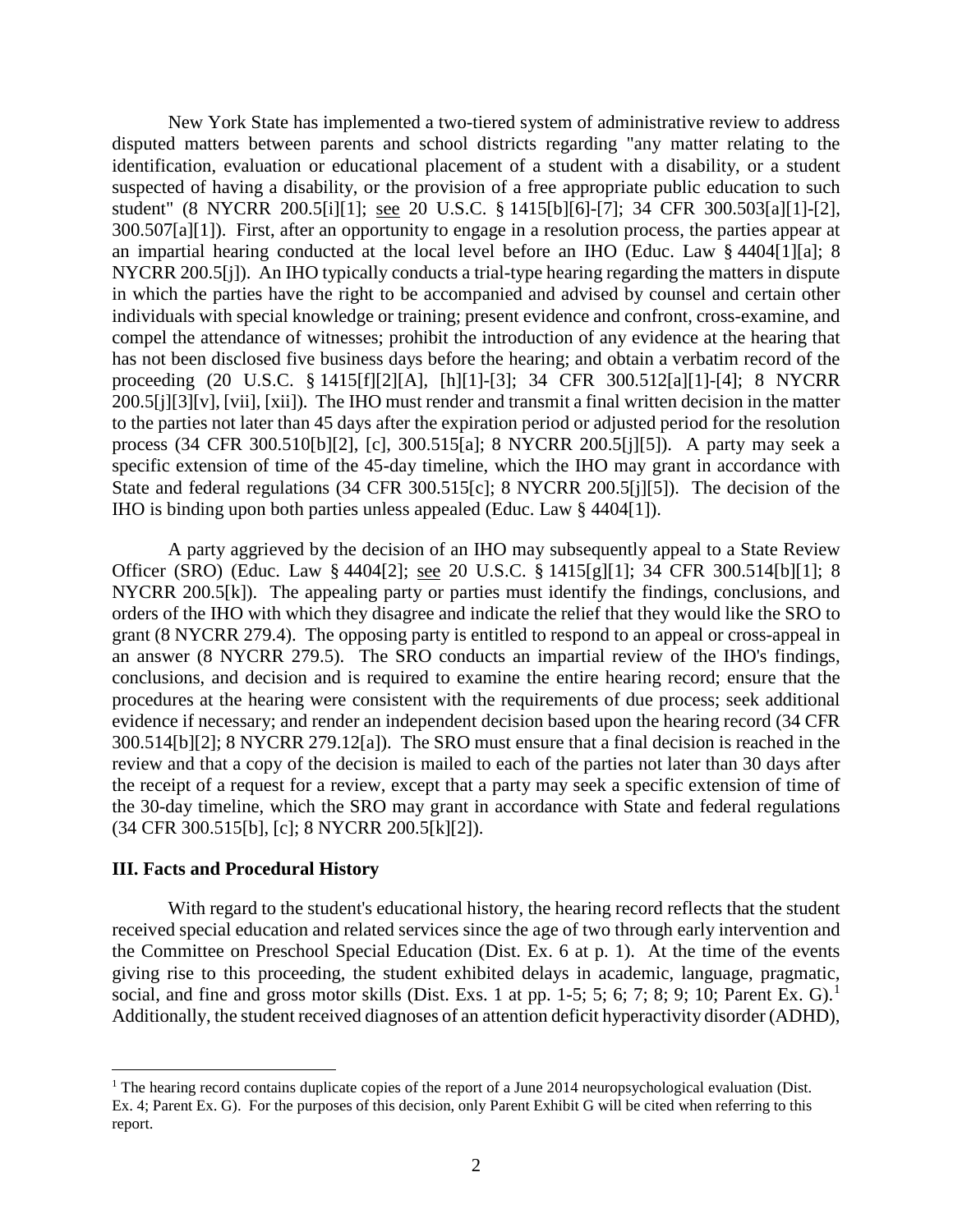combined type; specific learning disorders with impairments in reading, writing, and mathematics; a language disorder; and a developmental coordination disorder (Parent Ex. G at pp. 11-12).

On March 12, 2014, a CSE convened to conduct the student's annual review and to develop the student's IEP for the 2014-15 school year (Dist. Ex. 2 at pp. 1, 11). Finding that the student remained eligible for special education and related services as a student with a speech or language impairment, the March 2014 CSE recommended a 12:1+1 special class placement in a community school along with related services of counseling, occupational therapy (OT), and speech language therapy (id. at pp. 7-8, 11). The CSE also recommended supports to address the student's management needs (id. at p. 3). During the March 2014 CSE meeting, the parent indicated that the student required a small classroom setting (id. at p. 2).

By letter dated March 17, 2014, the parent conveyed to the district her concern that a 12:1+1 special class would not be sufficiently supportive for the student and further indicated that she would be obtaining a private psychological evaluation of the student and seeking reimbursement from the district (Parent Ex. C). In a school location letter and prior written notice dated July 22, 2014, the district summarized the special education program and related services recommended by the CSE for the 2014-15 school year and notified the parent of the public school site to which the district had assigned the student to attend (District Ex. 3). On or about July 30, 2014, the parent provided the district with a copy of a privately obtained June 2014 neuropsychological evaluation report and requested that the district consider the findings contained therein in making a recommendation for the 2014-15 school year (Parent Ex. E; see Parent Ex. G). The parent further notified the district that if it did not recommend an appropriate public school program and placement, she would enroll the student at Gesher Yehuda and seek reimbursement for the cost of her tuition (Parent Ex. E at p. 2).<sup>2</sup>

In a letter dated September 29, 2014, the parent notified the district that she had visited the assigned public school site, observed a 12:1+1 special class, and would be unilaterally placing the student at Gesher Yehuda (Dist. Ex. F at pp. 1-3). Among her concerns, the parent asserted that both the proposed 12:1+1 special class and the assigned school would be too large and overwhelming for the student and could not provide the student with sufficient individualized attention and support (id. at pp. 1-2). The parent also contended that the assigned school did not use the methodologies which had proven effective with the student or a multisensory approach, which the student required to learn (id.). In addition, the parent indicated that she was concerned the student would not be appropriately functionally grouped, as some of the students in the classroom she observed appeared to be higher functioning than the student (id. at 2). Because of these deficiencies, the parent indicated her intent to maintain the student at Gesher Yehuda and seek reimbursement for the cost of her tuition (id. at pp. 2-3).

The CSE reconvened on September 30, 2014, to consider the independently obtained June 2014 neuropsychological evaluation (Dist. Ex. 1 at pp. 1, 13; Parent Ex. G). The CSE included the findings from the June 2014 evaluation in the present levels of performance section of the September 2014 IEP, recommended additional supports to address the student's management needs and developed additional annual goals in the areas of speech and counseling, but recommended

<sup>&</sup>lt;sup>2</sup> The parent asserted that she had not yet received the school assignment from the district at the time she sent this letter (Parent Ex. E at p. 1; see Parent Ex. A at pp. 8-9).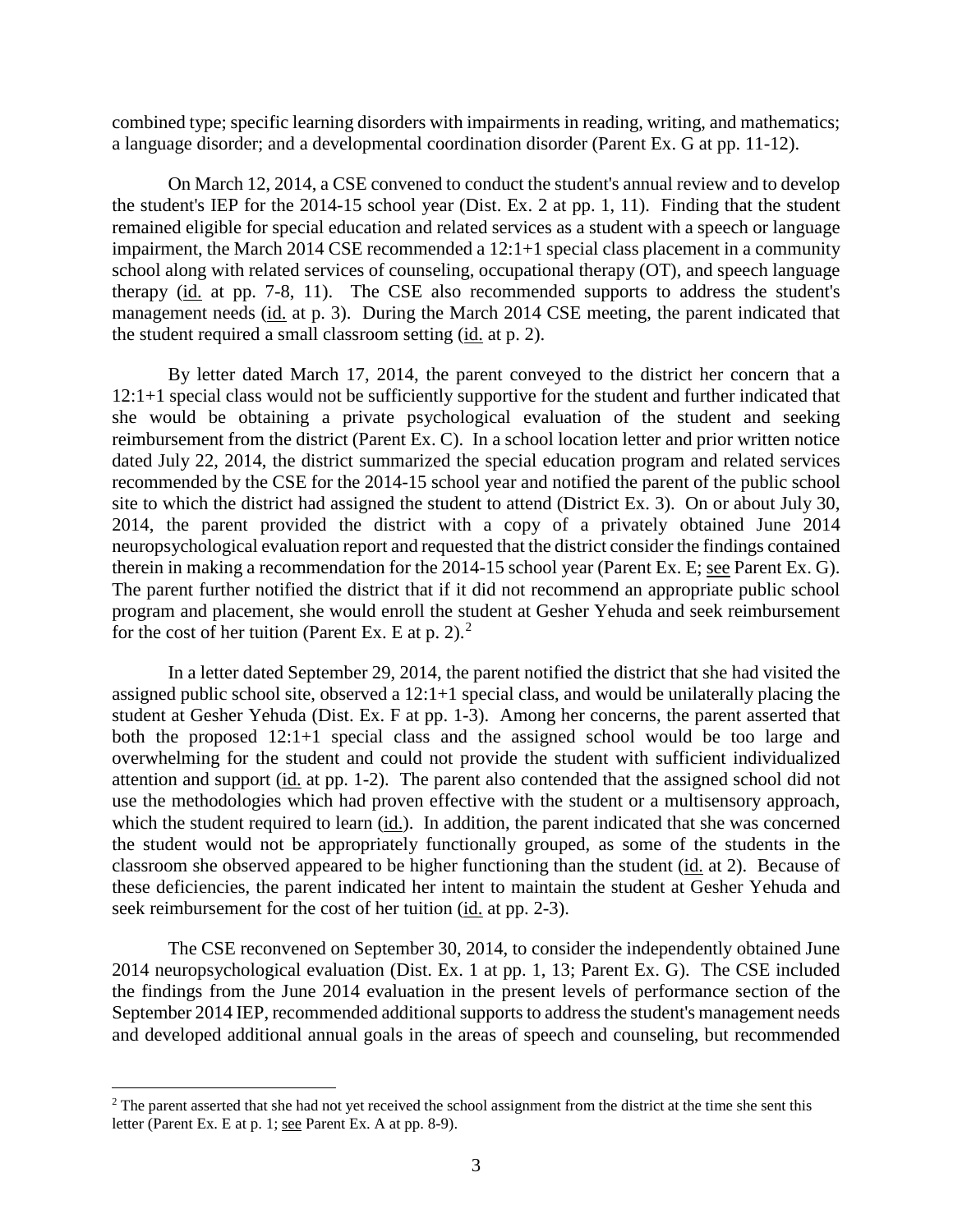the same special education program and related services as did the March 2014 CSE (compare Dist. Ex. 1 at pp. 1-10, with Dist. Ex. 2 at pp. 1-8).

#### **A. Due Process Complaint Notice**

By due process complaint notice dated October 13, 2014, the parent alleged that the district failed to offer the student a FAPE for the 2014-15 school year (Parent Ex. A at pp. 1-12). With regard to the March 2014 CSE, the parent alleged that the CSE failed to adequately evaluate the student and required her to obtain an independent educational evaluation (IEE) at her own expense (id. at pp. 6-7). The parent also asserted that the March 2014 CSE ignored her concerns regarding the recommended program, thereby denying her the opportunity to participate in the development of the student's IEP (id. at p. 5).

In addition, the parent alleged that the March 2014 IEP "failed to address critical components of the recommended program" such as the type of curriculum, manner of instruction, teacher credentials, functional grouping, and appropriate school size (Parent Ex. A at p. 5). The parent also asserted that the present levels of performance section of the IEP did not accurately reflect the student's current academic performance and learning characteristics because it did not indicate that the student required individualized instruction (id.). Turning next to the annual goals in the March 2014 IEP, the parent alleged that the goals were immeasurable, inappropriate, inadequate in number and scope, and failed to include short-term objectives (id.). Furthermore, the parent argued that while the IEP indicated that the student required transition support services prior to entering a public school environment, the CSE failed to recommend any transition support services (id. at pp. 5-6). The parent also argued that the 12:1+1 special class recommended in the March 2014 IEP would not provide sufficient individualized instruction and support for the student and was based on program availability rather than the unique needs of the student (id. at pp. 4-6, 9). The parent also contended that the assigned public school site was not appropriate to meet the student's needs on the basis that the staff were insufficiently qualified, the student would receive insufficient individualized support, the school could not implement a multisensory approach as required by the IEP, the student would not be appropriately functionally grouped, and the school was too large and overwhelming (id. at pp. 8-9).

Concerning the unilateral placement, the parent contended that the student's unilateral placement at Gesher Yehuda was appropriate and that equitable considerations supported her request for tuition reimbursement (Parent Ex. A at p. 10). As relief, the parent requested tuition reimbursement and/or prospective funding for the costs of the student's attendance at Gesher Yehuda for the 2014-15 school year, reimbursement for the IEE obtained by the parent, and transportation and reimbursement for transportation costs  $(id.$  at p. 11).<sup>3</sup>

## **B. Impartial Hearing Officer Decision**

An impartial hearing convened on January 29, 2015, and after two days of proceedings concluded on February 5, 2015 (Tr. pp. 1-249). In a decision dated June 25, 2015, the IHO found that the district offered the student a FAPE for the 2014-15 school year (IHO Decision). Initially,

<sup>&</sup>lt;sup>3</sup> The parent also argued that the CSE was not properly constituted because the members were not sufficiently qualified to develop a recommendation for the student or sufficiently familiar enough with the available resources to address her needs (id. at p. 6). This argument has not been raised on appeal and is deemed abandoned.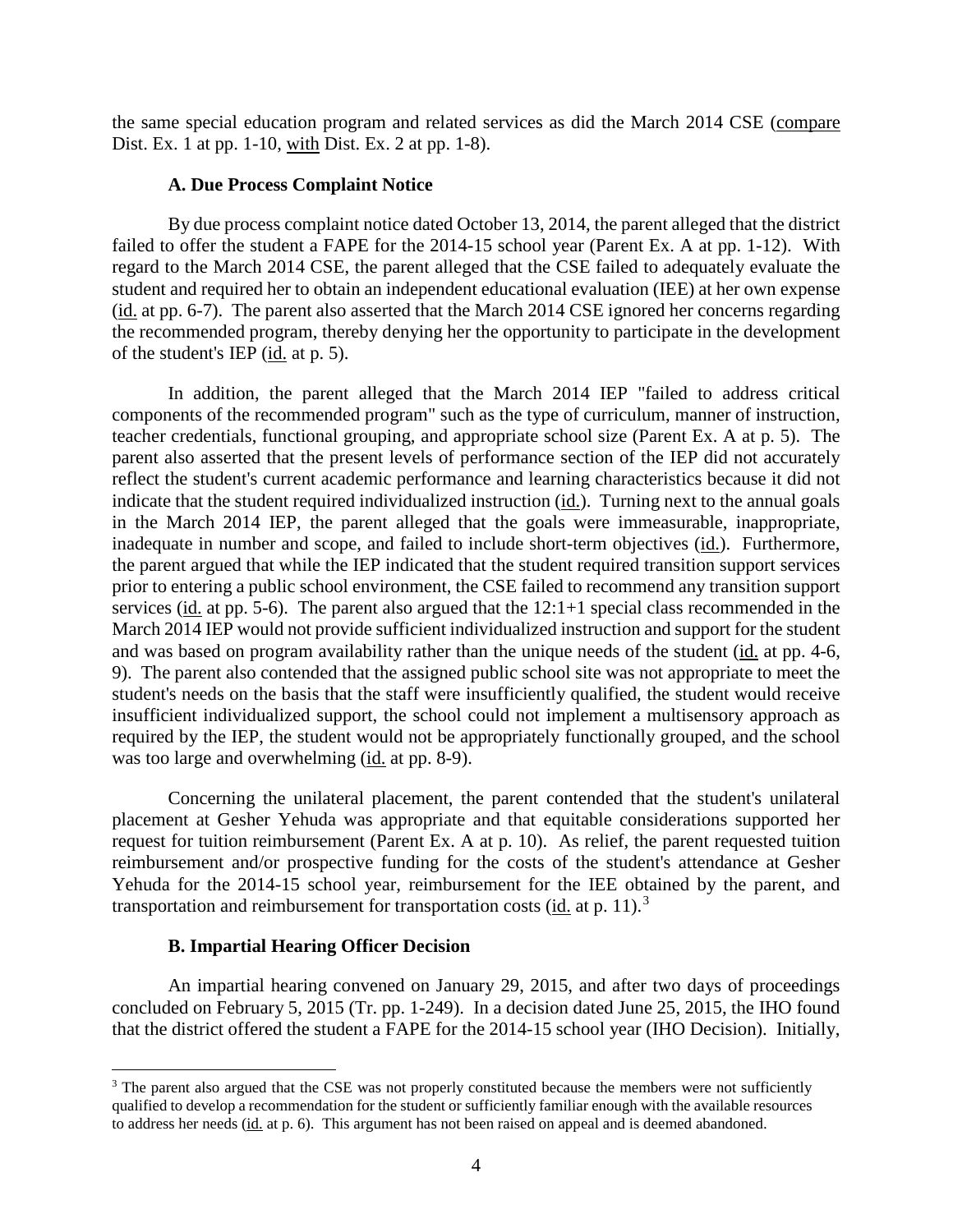the IHO held that the district demonstrated that it had fully evaluated the student and that the evaluative information relied on by the March 2014 CSE was consistent with the private neuropsychological evaluation considered by the September 2014 CSE (id. at pp. 51-53). The IHO also held that the program recommended in the March 2014 and September 2014 IEPs was consistent with the evaluative information and appropriate to meet the articulated needs of the student (id. at pp. 53-54). Further, the IHO held that while the parent argued a number of deficits in the recommended program, including the type of curriculum, method of instruction, credentials of school staff, and functional grouping, "none of these are essential components of an IEP" (id. at p. 54). The IHO next held that the district properly determined that the specific transition services to be provided the student would be "situation-specific" and left them to the discretion of the assigned school (id. at p. 55). With regard to the assigned public school site, the IHO held that the hearing record established that the district made a placement offer consistent with the student's March 2014 IEP, the parent's concerns were speculative, and the record contained no evidence to indicate that the student's needs could not have been addressed at the assigned school (id.).

Turning to the parent's request for reimbursement for the independently obtained neuropsychological evaluation, the IHO found that there was no evidence in the hearing record that the parent notified the district of her disagreement with the district assessments or that she requested an IEE from the district (IHO Decision at p. 52). Accordingly, the IHO held that since the parent failed to comport with the federal and state regulatory requirements in this regard, and the information provided by the IEE was not essential to his determination, reimbursement for the costs of the IEE was not warranted (id. at p. 53). While denying the parent's request for reimbursement for the costs of the student's tuition at Gesher Yehuda, the IHO directed subsequent CSEs to consider "whether a 1:1 paraprofessional to aid in refocusing and other management needs would not be beneficial, and it should further consider the assignment of such a paraprofessional, separately, for transitional purposes if the student were to accept the district's offer" (id. at pp. 55-56).

#### **IV. Appeal for State-Level Review**

The parent appeals, arguing that the IHO erred in finding that the district offered the student a FAPE for the 2014-15 school year. Specifically, the parent argues that the district failed to consider the privately-obtained neuropsychological evaluation and ignored her concerns regarding the appropriateness of a 12:1+1 special class, impeding her ability to participate in the development of the student's IEP. The parent next alleges that the IHO erred in finding that the recommended 12:1+1 special class provided the student with sufficient individualized support and instruction. The parent asserts that the IEPs failed to provide sufficient detail with regard to the provision of multisensory instruction and contained no information regarding staff qualifications, functional grouping, and school size. In addition, the parent contends that the IHO improperly shifted the burden of proof to the parent. The parent further argues that the IHO erred by holding the district adequately addressed the issue of transition support services and directing the district to consider the provision of additional transition support and paraprofessional services in the future. The parent also asserts that although her due process complaint notice challenged the March 2014 IEP, the district presented no evidence at the impartial hearing with respect to that IEP, and the September 2014 IEP was developed after the beginning of the 2014-15 school year.

Concerning the assigned school, the parent contends the IHO erred by not requiring the district to prove that it could meet the student's needs. The parent asserts that the size of both the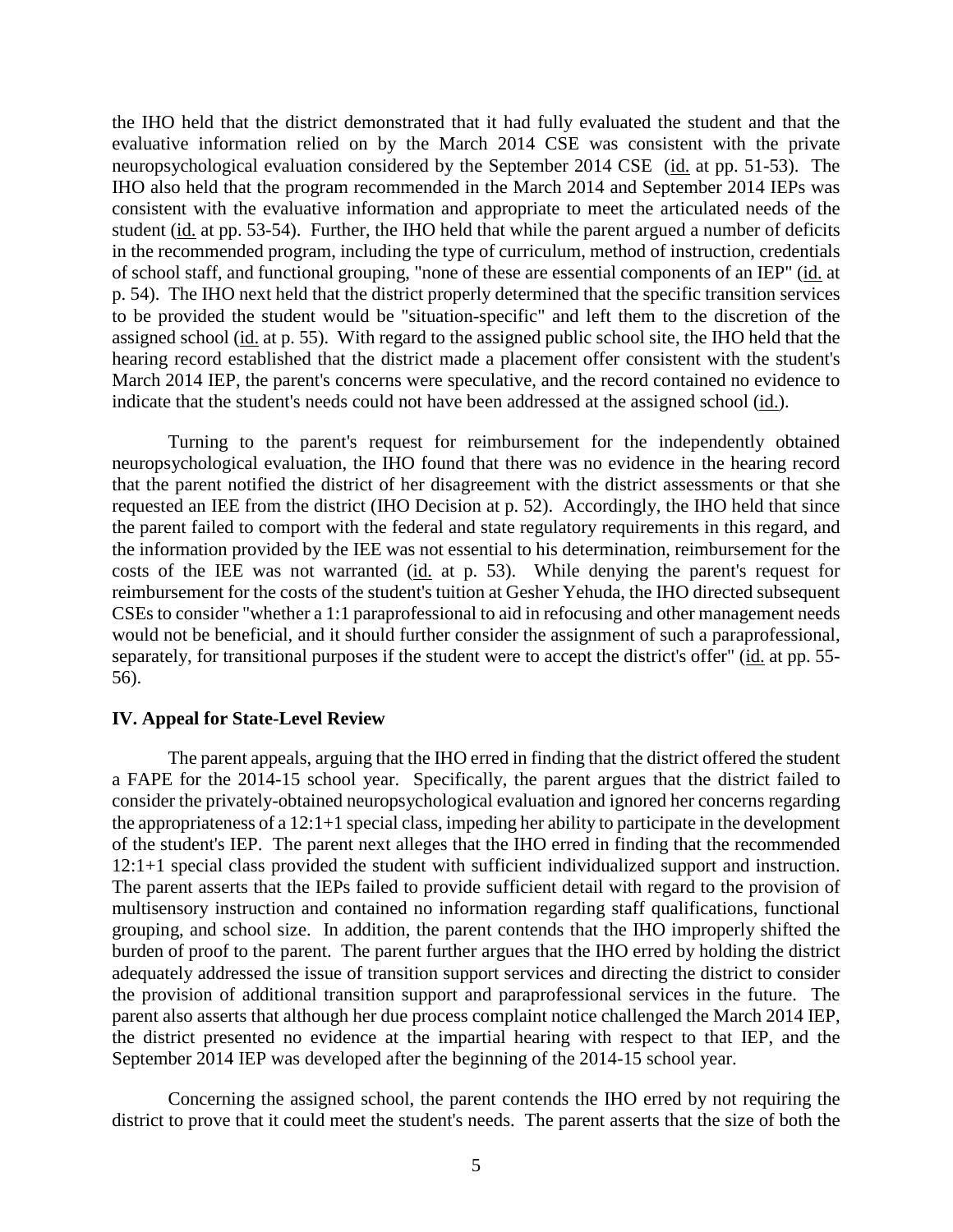assigned school and the proposed 12:1+1 special class were too large and overwhelming for the student and could not provide the student with sufficient support. Next, the parent argues that the student would not have been appropriately functionally grouped. Further, the parent alleges that the staff at the assigned school did not possess adequate training or credentials and would not be able to provide the multisensory instructional approach necessary for the student to make educational progress. The parent also contends that the district did not establish that the assigned school could implement the student's IEP.

The parent argues that the IHO failed to address the appropriateness of the unilateral placement and equitable considerations, that Gesher Yehuda met the student's needs, and that equitable considerations favored the parent. Finally, the parent alleges that the IHO incorrectly determined that she was not entitled to reimbursement for the IEE.<sup>4</sup>

In an answer, the district responds and alleges that the parent's petition is procedurally deficient as it consists of conclusory statements without any substantive argument. Accordingly, the district contends that the SRO should disregard any arguments asserted in the memorandum of law that are not raised in the petition. Nevertheless, and despite the petition's alleged deficiencies, the district argues that the offered program was appropriate to meet the student's needs and that the parent's allegations concerning the assigned school are speculative. The district also interposes a cross-appeal asserting that the IHO erred in directing that subsequent CSEs consider whether the student required the services of a 1:1 paraprofessional.

In a reply and answer to the cross appeal, the parent responds to the district's request that an SRO disregard arguments made only in her memorandum of law, arguing that the petition and accompanying memorandum comport with the regulatory requirements detailed in 8 NYCRR 279.4. 5

## **V. Applicable Standards**

Two purposes of the IDEA (20 U.S.C. §§ 1400-1482) are (1) to ensure that students with disabilities have available to them a FAPE that emphasizes special education and related services designed to meet their unique needs and prepare them for further education, employment, and independent living; and (2) to ensure that the rights of students with disabilities and parents of such students are protected (20 U.S.C. § 1400[d][1][A]-[B]; see generally Forest Grove Sch. Dist. v. T.A., 557 U.S. 230, 239 [2009]; Bd. of Educ. v. Rowley, 458 U.S. 176, 206-07 [1982]).

<sup>&</sup>lt;sup>4</sup> The parent has abandoned her challenges to the annual goals on appeal by failing to identify them in any way.

<sup>&</sup>lt;sup>5</sup> State regulations require that a petition "shall clearly indicate the reasons for challenging the [IHO's] decision, identifying the findings, conclusions and order to which the exceptions are taken, and shall indicate what relief should be granted" by an SRO (8 NYCRR 279.4[a]). Furthermore, a party may not seek to incorporate additional arguments or raise additional issues in a memorandum of law that have not been articulated in the petition (see 8) NYCRR 279.6; Application of a Student with a Disability, Appeal No. 08-053). Here, while the parent's petition leaves much to be desired, it is not so ambiguous as to preclude the district from formulating an answer responsive to the claims raised in the petition and memorandum of law and there is no indication that the district has been prejudiced in any way. Accordingly, the merits of the challenges raised by the parent are addressed herein. Nevertheless, I remind the parent's attorney that standard legal practice dictates, and the practice regulations require, that the petition should specify the factual bases for each of the parent's particular arguments.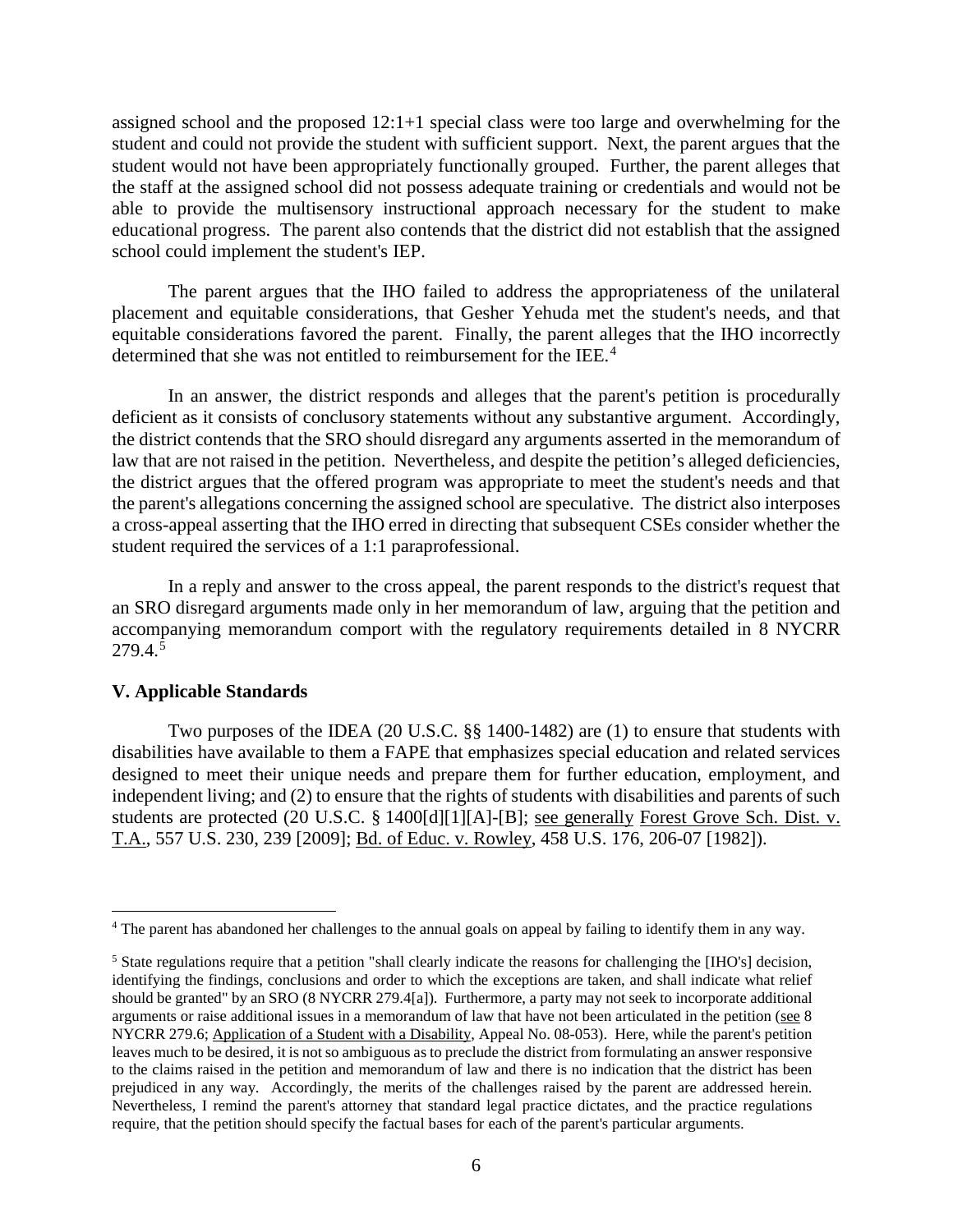A FAPE is offered to a student when (a) the board of education complies with the procedural requirements set forth in the IDEA, and (b) the IEP developed by its CSE through the IDEA's procedures is reasonably calculated to enable the student to receive educational benefits (Rowley, 458 U.S. at 206-07; R.E. v. New York City Dep't of Educ., 694 F.3d 167, 189-90 [2d Cir. 2012]; M.H. v. New York City Dep't of Educ., 685 F.3d 217, 245 [2d Cir. 2012]; Cerra v. Pawling Cent. Sch. Dist., 427 F.3d 186, 192 [2d Cir. 2005]). "'[A]dequate compliance with the procedures prescribed would in most cases assure much if not all of what Congress wished in the way of substantive content in an IEP'" (Walczak v. Florida Union Free Sch. Dist., 142 F.3d 119, 129 [2d Cir. 1998], quoting Rowley, 458 U.S. at 206; see T.P. v. Mamaroneck Union Free Sch. Dist., 554 F.3d 247, 253 [2d Cir. 2009]). While the Second Circuit has emphasized that school districts must comply with the checklist of procedures for developing a student's IEP and indicated that "[m]ultiple procedural violations may cumulatively result in the denial of a FAPE even if the violations considered individually do not" (R.E., 694 F.3d at 190-91), the Court has also explained that not all procedural errors render an IEP legally inadequate under the IDEA (M.H., 685 F.3d at 245; A.C. v. Bd. of Educ., 553 F.3d 165, 172 [2d Cir. 2009]; Grim v. Rhinebeck Cent. Sch. Dist., 346 F.3d 377, 381 [2d Cir. 2003]). Under the IDEA, if procedural violations are alleged, an administrative officer may find that a student did not receive a FAPE only if the procedural inadequacies (a) impeded the student's right to a FAPE, (b) significantly impeded the parents' opportunity to participate in the decision-making process regarding the provision of a FAPE to the student, or (c) caused a deprivation of educational benefits (20 U.S.C. § 1415[f][3][E][ii]; 34 CFR 300.513[a][2]; 8 NYCRR 200.5[j][4][ii]; Winkelman v. Parma City Sch. Dist., 550 U.S. 516, 525- 26 [2007]; R.E., 694 F.3d at 190; M.H., 685 F.3d at 245; A.H. v. Dep't of Educ., 394 Fed. App'x 718, 720 [2d Cir. Aug. 16, 2010]).

The IDEA directs that, in general, an IHO's decision must be made on substantive grounds based on a determination of whether the student received a FAPE (20 U.S.C. § 1415[f][3][E][i]). A school district offers a FAPE "by providing personalized instruction with sufficient support services to permit the child to benefit educationally from that instruction" (Rowley, 458 U.S. at 203). However, the "IDEA does not itself articulate any specific level of educational benefits that must be provided through an IEP" (Walczak, 142 F.3d at 130; see Rowley, 458 U.S. at 189). The statute ensures an "appropriate" education, "not one that provides everything that might be thought desirable by loving parents" (Walczak, 142 F.3d at 132, quoting Tucker v. Bay Shore Union Free Sch. Dist., 873 F.2d 563, 567 [2d Cir. 1989] [citations omitted]; see Grim, 346 F.3d at 379). Additionally, school districts are not required to "maximize" the potential of students with disabilities (Rowley, 458 U.S. at 189, 199; Grim, 346 F.3d at 379; Walczak, 142 F.3d at 132). Nonetheless, a school district must provide "an IEP that is 'likely to produce progress, not regression,' and . . . affords the student with an opportunity greater than mere 'trivial advancement'" (Cerra, 427 F.3d at 195, quoting Walczak, 142 F.3d at 130 [citations omitted]; see T.P., 554 F.3d at 254; P. v. Newington Bd. of Educ., 546 F.3d 111, 118-19 [2d Cir. 2008]). The IEP must be "reasonably calculated to provide some 'meaningful' benefit" (Mrs. B. v. Milford Bd. of Educ., 103 F.3d 1114, 1120 [2d Cir. 1997]; see Rowley, 458 U.S. at 192). The student's recommended program must also be provided in the least restrictive environment (LRE) (20 U.S.C. § 1412[a][5][A]; 34 CFR 300.114[a][2][i], 300.116[a][2]; 8 NYCRR 200.1[cc], 200.6[a][1]; see Newington, 546 F.3d at 114; Gagliardo v. Arlington Cent. Sch. Dist., 489 F.3d 105, 108 [2d Cir. 2007]; Walczak, 142 F.3d at 132).

An appropriate educational program begins with an IEP that includes a statement of the student's present levels of academic achievement and functional performance (see 34 CFR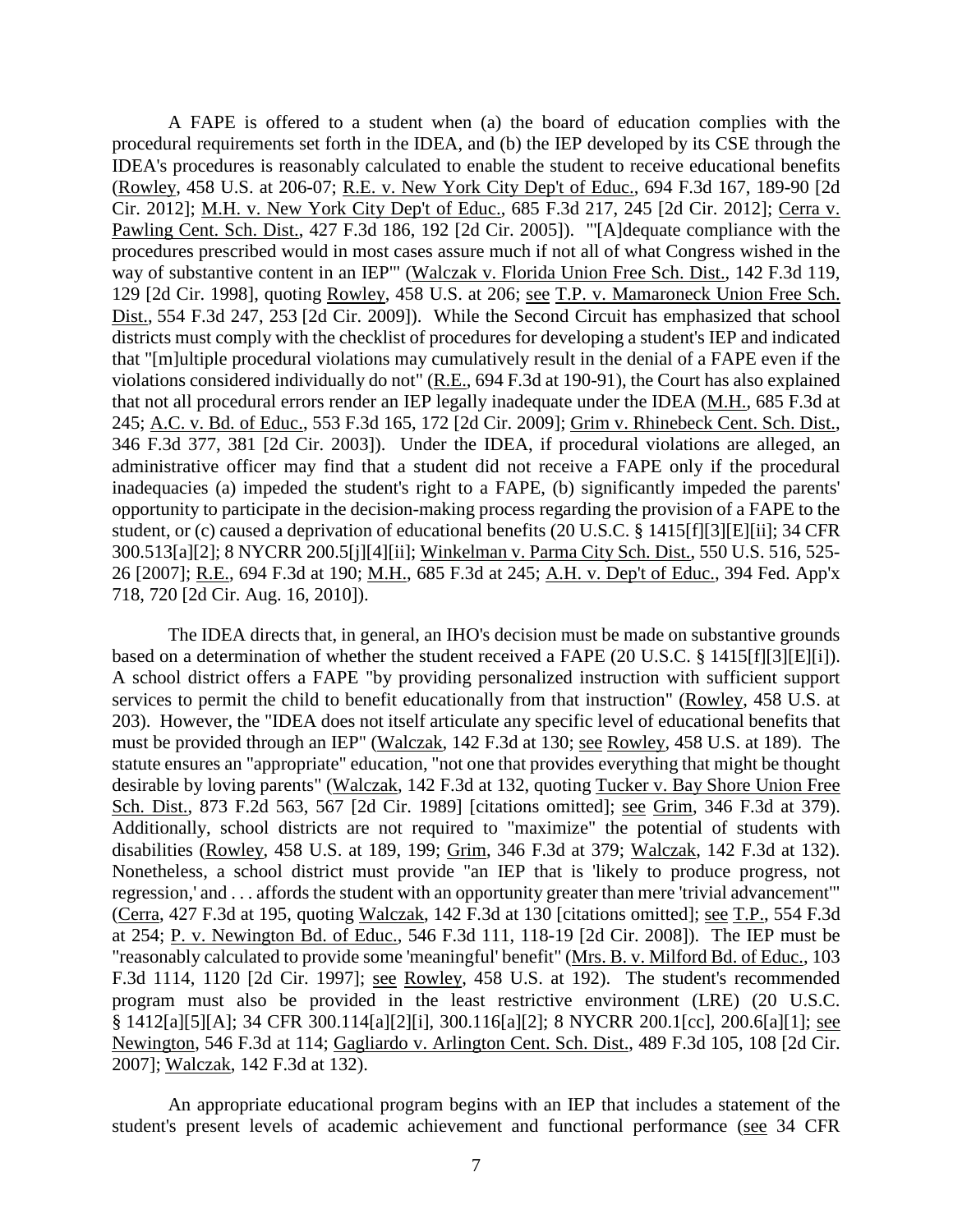300.320[a][1]; 8 NYCRR 200.4[d][2][i]; Tarlowe v. New York City Bd. of Educ., 2008 WL 2736027, at \*6 [S.D.N.Y. July 3, 2008] [noting that a CSE must consider, among other things, the "results of the initial evaluation or most recent evaluation" of the student, as well as the "'academic, developmental, and functional needs'" of the student]), establishes annual goals designed to meet the student's needs resulting from the student's disability and enable him or her to make progress in the general education curriculum (see 34 CFR 300.320[a][2][i], [2][i][A]; 8 NYCRR 200.4[d][2][iii]), and provides for the use of appropriate special education services (see 34 CFR 300.320[a][4]; 8 NYCRR 200.4[d][2][v]).

A board of education may be required to reimburse parents for their expenditures for private educational services obtained for a student by his or her parents, if the services offered by the board of education were inadequate or inappropriate, the services selected by the parents were appropriate, and equitable considerations support the parents' claim (Florence County Sch. Dist. Four v. Carter, 510 U.S. 7 [1993]; Sch. Comm. of Burlington v. Dep't of Educ., 471 U.S. 359, 369- 70 [1985]; R.E., 694 F.3d at 184-85; T.P., 554 F.3d at 252). In Burlington, the Court found that Congress intended retroactive reimbursement to parents by school officials as an available remedy in a proper case under the IDEA (471 U.S. at 370-71; see Gagliardo, 489 F.3d at 111; Cerra, 427 F.3d at 192). "Reimbursement merely requires [a district] to belatedly pay expenses that it should have paid all along and would have borne in the first instance" had it offered the student a FAPE (Burlington, 471 U.S. at 370-71; see 20 U.S.C. § 1412[a][10][C][ii]; 34 CFR 300.148).

The burden of proof is on the school district during an impartial hearing, except that a parent seeking tuition reimbursement for a unilateral placement has the burden of proof regarding the appropriateness of such placement (Educ. Law § 4404[1][c]; see R.E., 694 F.3d at 184-85).

## **VI. Discussion**

#### **A. 12:1+1 Special Class**

On appeal, the parent alleges that the IHO erred in finding that a  $12:1+1$  special class in a community school was sufficiently supportive and would provide the student with individualized instruction. The district responds and argues that the March 2014 CSE's recommendation for a 12:1+1 special class, in conjunction with the recommended related services, program accommodations, and management strategies, sufficiently addressed the student's needs. As explained more fully below, a review of the evidence in the hearing record supports the district's contentions.

While the adequacy of the evaluative information available to the March 2014 CSE and the student's present levels of performance as described in the March 2014 IEP are not in dispute, a discussion thereof provides context for the issues to be resolved—namely, whether the 12:1+1 special class recommendation was appropriate.<sup>6</sup> A review of the hearing record indicates that the March 2014 CSE had available to it and considered an August 2013 psychoeducational evaluation and progress reports from Gesher Yehuda including a December 2013 student progress report, a February 2014 speech therapy progress report, a February 2014 OT progress report, and a March

 <sup>6</sup> To the extent the parent contends that the IEP was required to include information regarding qualifications of teachers, functional grouping, and school size, those arguments are addressed below.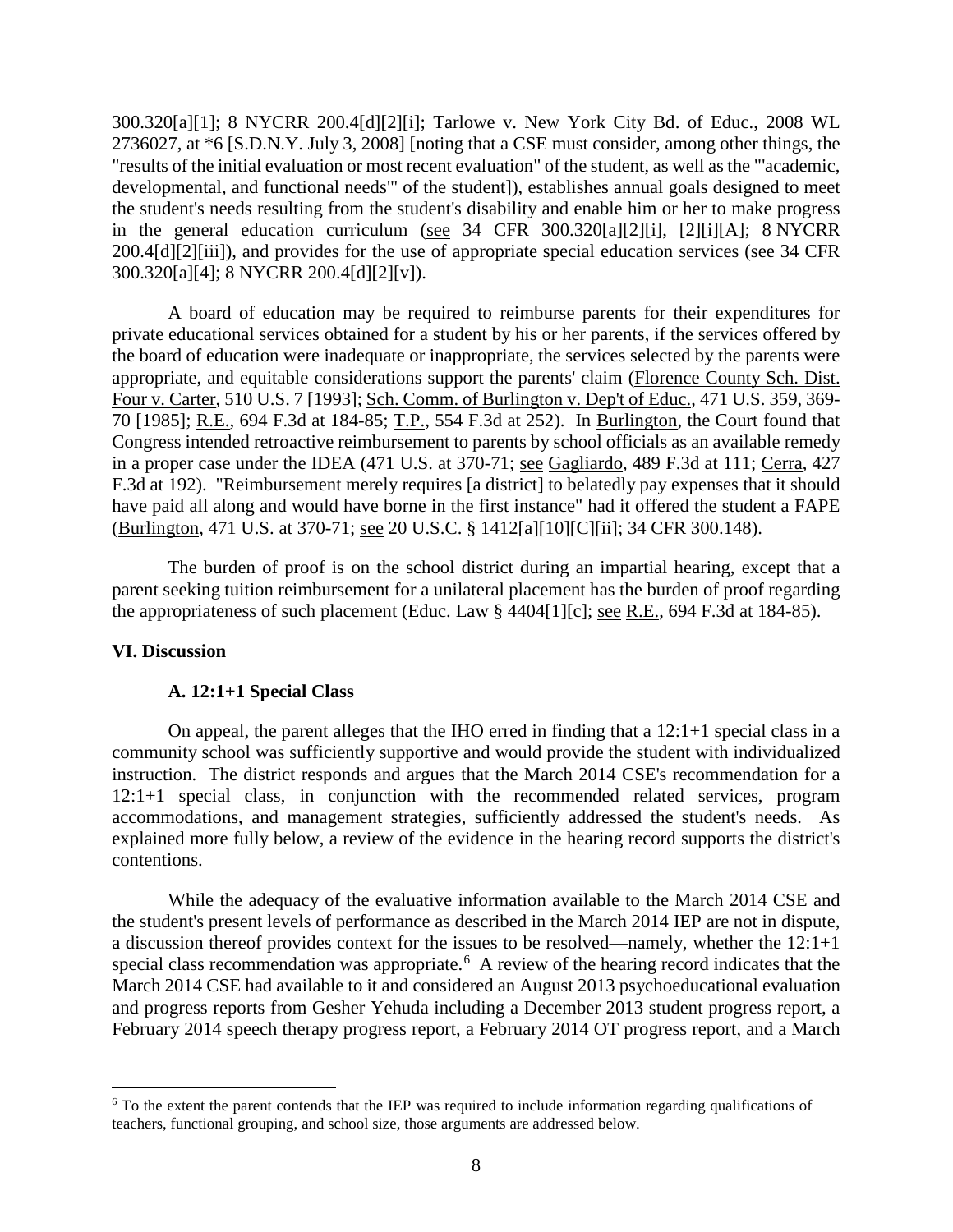2014 counseling progress report (Dist. Exs. 2 at pp. 1-3; 5; 7 at pp. 1-2; 8 at p. 1; 9 at pp. 1-2; 10 at p. 1).

The March 2014 IEP indicated that, according to an August 2013 psychoeducational evaluation, the student's overall intellectual functioning fell within the extremely low range (compare Dist. Ex. 5 at p. 2, with Dist. Ex. 2 at p. 1). The March 2014 IEP reported the results from an administration of cognitive testing which indicated that the student's ability to reason, comprehend and conceptualize (verbal IQ) fell within the borderline range, her fluid reasoning and perceptual organization involving adaptive and new learning capabilities (perceptual IQ) fell within the extremely low range, her ability to attend, concentrate, and short-term working memory (working memory IQ) fell within the extremely low range, and her speed of mental and graphomotor processing fell within the extremely low range (Dist. Exs. 2 at p. 1; 5 at p. 2). The March 2014 IEP also reported that the August 2013 psychoeducational evaluation indicated that the student's oppositional behavior impacted her test performance, high potential was indicated, and the student's scores may not reflect her true abilities (compare Dist. Ex. 2 at p. 1 with Dist. Ex. 5 at p. 2). The March 2014 IEP further reflected, in accordance with the August 2013 psychoeducational evaluation, that there was a significant difference between the student's verbal reasoning and nonverbal reasoning scores, "with verbal reasoning better developed and a better indicator of her abilities" (id.).

The March 2014 IEP also indicated, in accordance with a December 2013 student progress report, that the student was functioning at an early first grade level in decoding and reading comprehension, she could name letter sounds, and she was able to decode words containing the "short vowel a" (compare Dist. Ex. 2 at p. 1, with Dist. Ex. 7 at p. 1). Furthermore, consistent with the December 2013 student progress report, the March 2014 IEP indicated that the student was able to identify initial consonants when presented with pictures and/or words, had a sight word vocabulary of approximately 25 words and could identify specific setting and characters in a story (id.). With regard to reading skills, the March 2014 IEP, consistent with the December 2013 student progress report, described the student's difficulty identifying the main idea and answering "wh" questions from a story (id.). Furthermore, the March 2014 IEP indicated that the student could write 15 letters and CVC words with the short "a" vowel; however she could not write sentences independently and had difficulty linking ideas together (Dist. Ex. 2 at p. 2). Additionally, consistent with the December 2013 student progress report, the March 2014 IEP indicated that the student was functioning at approximately an early first grade level in math, and was able to identify numbers one to 20, count using 1:1 correspondence, and identify greater than and less than (compare Dist. Ex. 2 at pp. 1-2, with Dist. Ex. 7 at p. 1). The March 2014 IEP indicated that the student was functioning at the beginning of first grade in calculation and at a "high kindergarten" level in word problems, and was able to compute addition problems (Dist. Ex. 2 at pp. 1-2).

Consistent with the December 2013 student progress report, the March 2014 IEP described that the student benefitted from a small class size and that she had difficulty processing information (compare Dist. Ex. 2 at p. 1, with Dist. Ex. 7 at p. 2). The March 2014 IEP also indicated that the student's then-current teacher reported the student had difficulty processing information auditorily, "typically needs 2 minutes to process information," required chunking of information, and should be in a class with a maximum of seven to eight children (Dist. Ex. 2 at p. 1). The teacher further reported that the student used incorrect grammar, often repeated words she did not understand, and needed "multi-sensory [instruction] to master new information" (id.).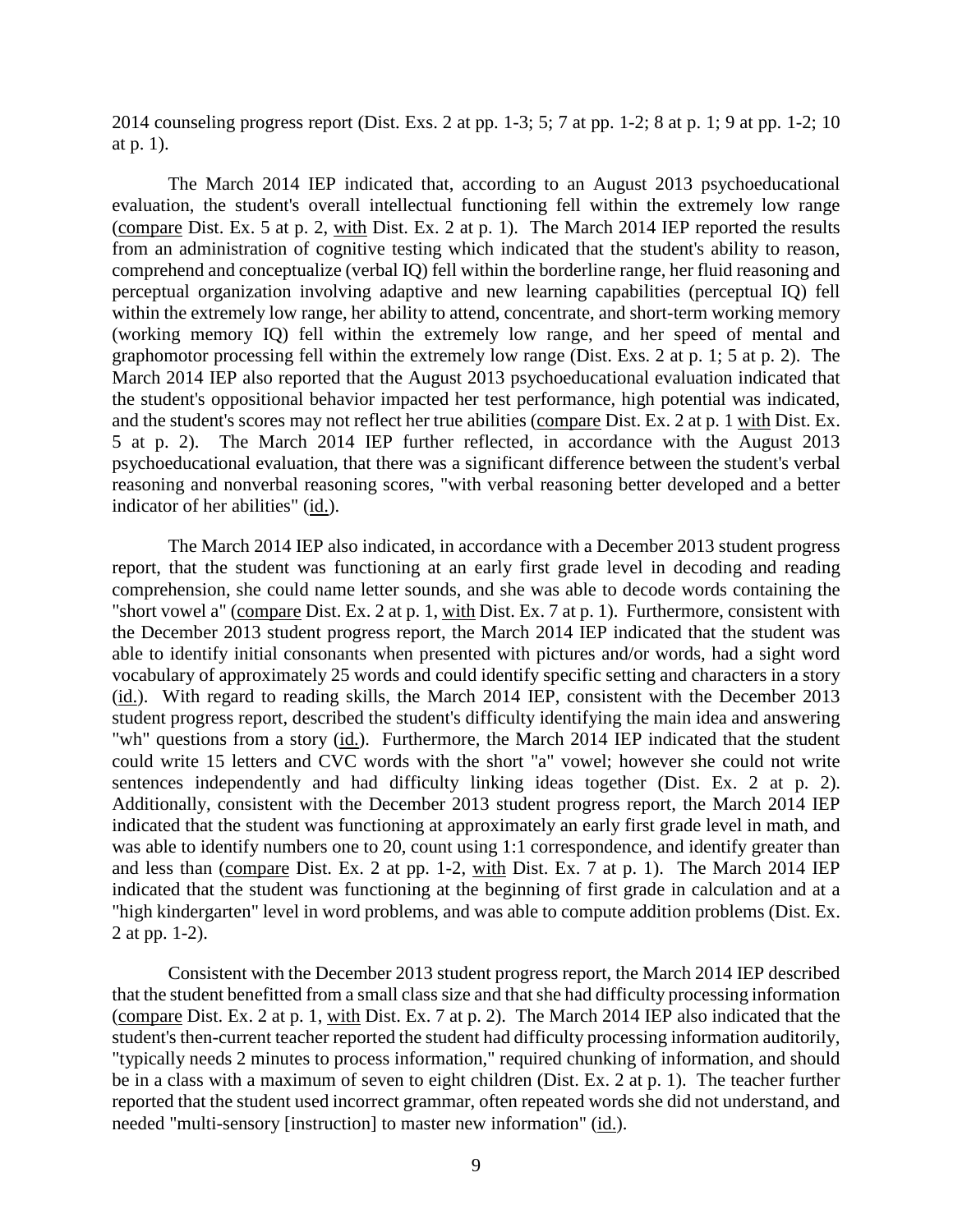With regard to related services and in accordance with the February 2014 speech therapy progress report, the March 2014 IEP indicated that the student presents with deficits in both receptive and expressive language areas, as well as in auditory processing (compare Dist. Ex. 2 at p. 2, with Dist. Ex. 8 at p. 1). Additionally, the March 2014 IEP reflected a March 2014 counseling progress report which indicated that the student benefited from a small structured classroom setting and individualized attention (compare Dist. Ex. 2 at p. 2, with Dist. Ex. 10 at p. 1). Moreover, the March 2014 IEP, consistent with the March 2014 counseling progress report, described the student as friendly and sociable, well-liked by her peers, articulate at expressing her concerns, and as "present[ing] older than she is" (id.). The March 2014 IEP also indicated, in accordance with the March 2014 counseling progress report, that the student needed to "gain a greater understanding of recognizing boundaries and limits and an understanding of what can be said to authority figures" (id.). The March 2014 IEP reported that the student needed a lot of prompting to use "emotional" words"; was able to discuss inappropriate behavior, interact with peers, and use her words; received social skills training; and did not tantrum, have meltdowns, or cry (Dist. Ex. 2 at p. 2). However, the IEP also reported incidents of aggressive behavior, and that when upset, the student would often "sit down and sulk" (id.). The March 2014 IEP reported from the student's thencurrent teacher that the student was "eager to please teachers and enjoy[ed] learning new things" (Dist. Ex. 2 at p. 2; see Dist. 7 at p. 2). The March 2014 IEP also indicated that the parent and her advocate requested termination of a crisis management paraprofessional due to the student's progress (Dist. Ex. 2 at p. 2).

In accordance with a February 2014 OT progress report, the March 2014 IEP indicated that the student presented with significant delays in fine motor and manipulation skills, visual perceptual and visual motor skills, and sensory processing skills (compare Dist. Ex. 2 at p. 2, with Dist. Ex. 9 at p. 1). The March IEP, consistent with the February 2014 OT progress report, also indicated that the student demonstrated poor upper body strength and decreased bilateral coordination and integration (id.).

In order to address the student's needs as described above, the March 2014 IEP recommended a 12:1+1 special class with the related services of counseling once per week individually and once per week in a small group (3:1), OT twice per week individually, and speech language therapy twice per week individually and once per week in a small group (3:1) (Dist. Ex. 2 at pp. 7-8, 11). Furthermore, the March 2014 IEP included approximately 17 annual goals designed to address the student's skills in expressive and receptive language, auditory processing, fine motor and perceptual skills, social skills, self-regulation, and academics (id. at pp. 4-7). To further support the student's needs, the March 2014 IEP includes a variety of environmental and material resources needed to address the student's management needs including: repetition and paraphrasing information, instruction broken down into concrete units of learning, use of multisensory materials, praise and encouragement, graphic organizers, preferential seating, verbal cueing, small classroom environment, refocusing, motivation to keep on task, and review of previously taught material before introducing a new topic (id. at p. 3).

Pursuant to State regulation, the "maximum class size for special classes containing students whose management needs interfere with the instructional process, to the extent that an additional adult is needed within the classroom to assist in the instruction of such students, shall not exceed 12 students, with one or more supplementary school personnel assigned to each class during periods of instruction" (8 NYCRR 200.6[h][4][i]). Here, as documented above, the evidence in the hearing record reveals that the student's learning and management needs were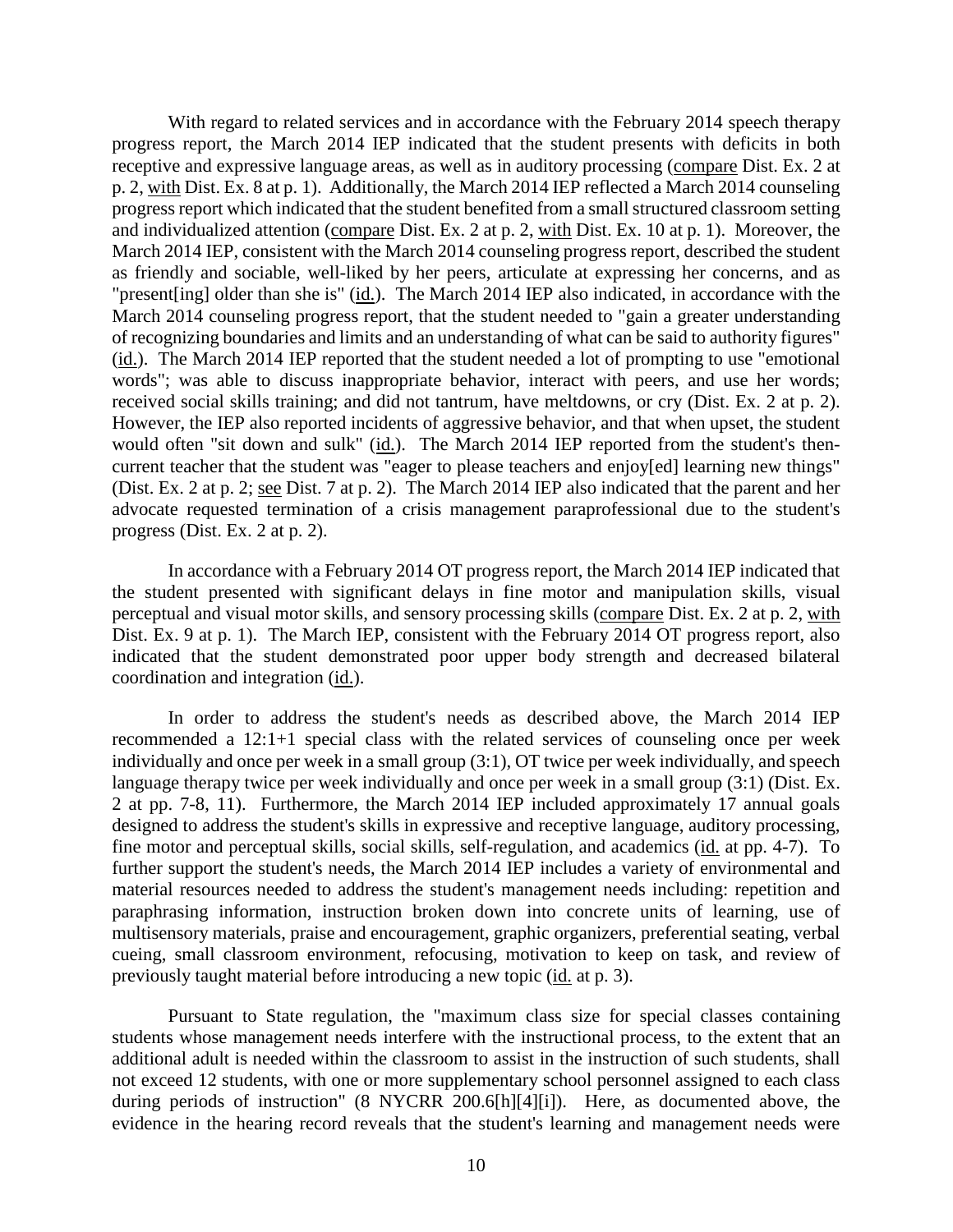significant enough to interfere with the instructional process; therefore, in accordance with State regulation and in order to address the student's academic, language, and social/emotional delays, the March 2014 CSE appropriately recommended a 12:1+1 special class placement.

With regard to the September 2014 IEP, the hearing record indicates that the CSE reconvened in order to consider the privately obtained June 2014 neuropsychological evaluation (Tr. p. 50; Dist. Ex. 1; Parent Exs. E; G). According to the special education teacher and district representative who attended both the March 2014 and the September 2014 CSE meetings, the CSE reconvened to consider the information in the neuropsychological evaluation, and he testified that the CSE also had available to it the progress reports in academics, speech-language therapy, OT, and counseling considered during the March 2014 CSE meeting, as well as updated Gesher Yehuda progress reports from September 2014 (Tr. pp. 45-46; 49-50; Dist. Exs. 7; 8; 9; 10; Parent Ex. G). Comparison of the March 2014 IEP with the September 2014 IEP shows that the September 2014 CSE updated the student's present levels of performance to include information from the June 2014 neuropsychological evaluation report and information provided by the student's then-current teacher (compare Dist. Ex. 2 at pp. 1-3, with Dist. Ex. 1 at pp. 1-5; see Parent Ex. G). Moreover, the new information considered by the September 2014 CSE supported the recommendation for a 12:1+1 special class with related services of counseling, OT, and speech-language therapy, and the recommended supports to address the student's management needs.<sup>7</sup>

Specifically, in accordance with the June 2014 neuropsychological evaluation, the September 2014 IEP reported the scores from an administration of cognitive testing, which indicated that the student's full scale IQ was within the extremely low range, and other cognitive areas ranged from low average to extremely low (compare Parent Ex. G at pp. 4-7, 17, with Dist. Ex. 1 at p. 1). The September 2014 IEP also reported the student's academic achievement scores, which indicated that the student's listening comprehension skills fell within the preschool range; her decoding and comprehension scores fell between a kindergarten to first grade level; her math scores were at a kindergarten level; and in writing the student's scores were at a kindergarten level (compare Parent Ex. G at pp. 9-10, 19, with Dist. Ex. 1 at p. 2). Comparison of these scores with the information provided in the March 2014 IEP show similar levels of functioning in both the cognitive and academic domains (compare Dist. Ex. 2 at pp. 1-3 with Parent Ex. G at pp. 4-7, 9- 10, 17, 19). Additionally, consistent with information provided by the August 2013 psychoeducational evaluation which was included in the March 2014 IEP, the June 2014 neuropsychological evaluation indicated that the student's profile revealed "variability among the indices that make up the [full-scale IQ], suggesting uneven functioning across domains" and that while her full-scale IQ fell within the extremely low range, there were discrepancies which indicated that the composite was "less indicative of her true potential" (Dist. Ex. 2 at p. 1; compare Dist. Ex. 5 at p. 2-4, with Parent Ex. G at p. 5). Furthermore, the June 2014 neuropsychological evaluation recommended a small, supportive, structured and multisensory self-contained classroom setting, speech-language therapy services, OT, and counseling; all of which were

 $7$  To the extent that the parent argues on appeal that the district defended the September 2014 IEP instead of the March 2014 IEP, the September 2014 IEP superseded the March 2014 IEP, and embodied the final version of the program recommended for the student for the 2014-15 school year. Regardless, the hearing record indicates that with the exception of statements taken from the June 2014 IEE in the present levels of performance section and the addition of several resources to address the student's management needs and two annual goals, none of which are directly challenged on appeal, the two IEPs are substantially similar and contain the same recommended special education program and related services (compare Dist. Ex. 1, with Dist. Ex. 2).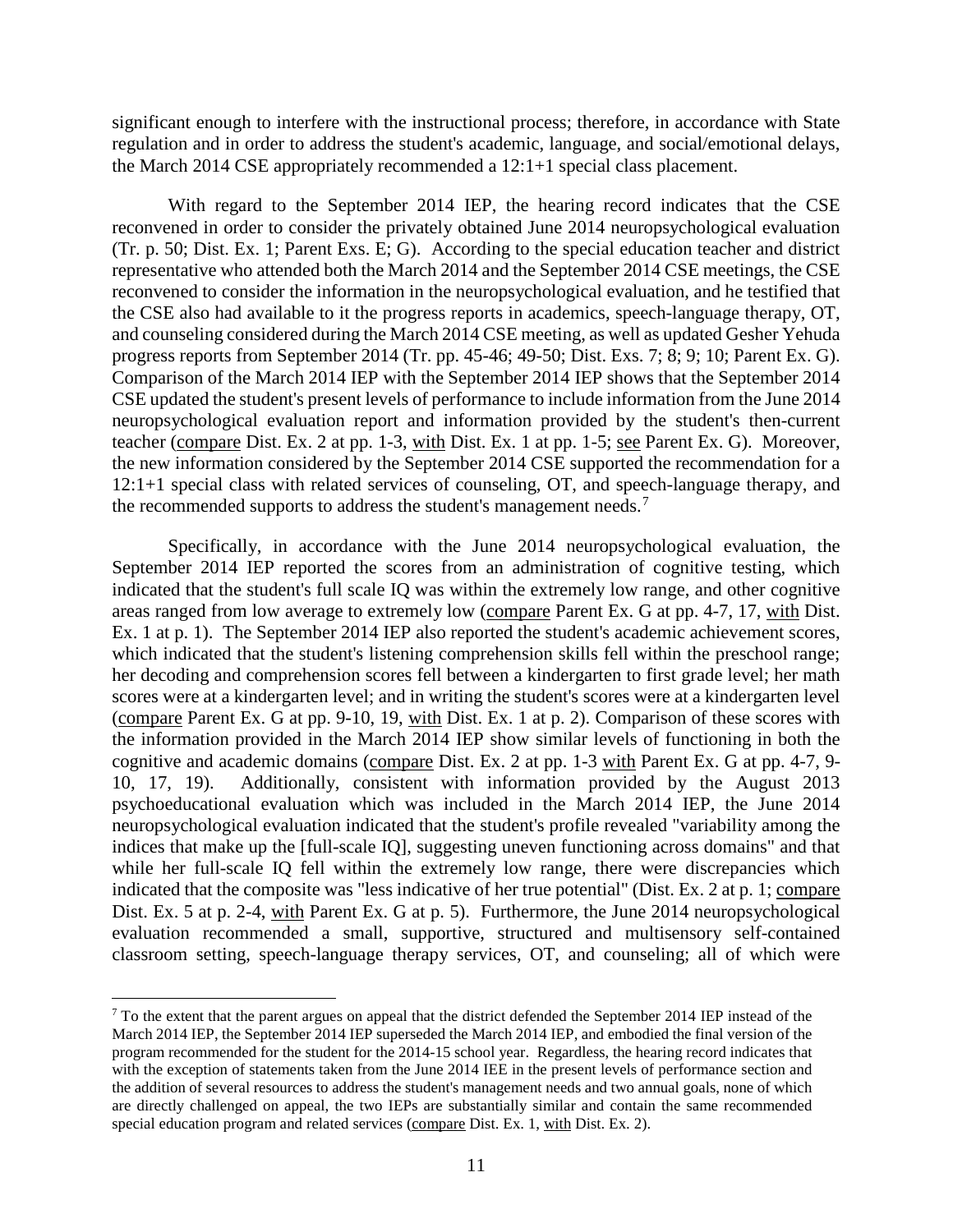included in the program and related services recommendations in both the March 2014 and the September 2014 IEPs (compare Parent Ex. G at p. 13, with Dist. Ex. 1 at pp. 9-10, and Dist. Ex. 2 at pp. 7-8). Moreover, the evaluator's recommendations to address the student's management needs are similar to those recommended in the September 2014 IEP, indicating that the September 2014 CSE properly considered the new evaluative information available to it (compare Parent Ex. G at pp. 13-16, with Dist. Ex. 1 at pp. 4-5). Furthermore, in addition to the inherent support provided in a 12:1+1 special class along with the recommended related services, the September 2014 CSE developed additional goals to further address the student's social/emotional and academic needs, and added additional strategies and accommodations to the recommendations to address the student's management needs (see Dist. Ex. 1 at pp. 5-9).

In view of the foregoing, I find that the information provided by the private June 2014 neuropsychological evaluation, which was appropriately considered by the September 2014 CSE, supports the appropriateness of the program developed by the CSE.

With regard to the parent's contention that the district failed to provide sufficient detail regarding the provision of multisensory instruction to the student, the evidence in the hearing record does not support the parent's contention that the March 2014 and September 2014 IEPs did not adequately address the student's need for multisensory instruction. On the contrary, both the March 2014 and the September 2014 IEPs reflected the student's need for multisensory instruction and recommended that the student use multisensory materials (Dist. Exs. 1 at pp. 2, 4; 2 at pp. 1, 3). Furthermore, the September 2014 IEP also recommended the use of manipulatives for math, opportunities for use of multisensory modalities and "real life" examples during lessons, and use of a multi-modal approach to reading (Dist. Ex. 1 at pp. 4-5).

Addressing the parent's contention that the March 2014 IEP did not provide a transition plan for the student to support her transition from private to public school, a review of the March 2014 IEP recommended that the student be provided with "transitional support into public school program should be provided at teacher's discretion" (Dist. Ex. 2 at p. 3). As noted by the district representative at the March 2014 and September 2014 CSE meetings, transitional supports are useful for any student going from a private school to public school setting because of the "normal adjustment period" involved in becoming "used to routines and procedures within the new school" (Tr. pp. 67-68). Furthermore, despite the district's acknowledgment of the utility of such services, the IDEA does not require that the CSE develop a plan to support a student's transition from one school to another (R.E., 694 F.3d at 195), State regulations reference transitional support services as being for the benefit of a student's teacher (8 NYCRR 200.1[ddd]), and the hearing record does not indicate that the failure to develop one would preclude the student from receiving educational benefits.

With respect to the district's cross-appeal, although I agree that it is possible to read the IHO's order as directing the district to consider certain services in perpetuity, a more reasonable interpretation would be that the IHO intended for the district to consider the provision of such services when next it reconvenes to develop a program for the student for the 2015-16 school year, as it would be inappropriate for the IHO to attempt to bind the CSE for an unlimited future period of time. To the extent the IHO intended this directive to be limited in scope, the hearing record does not indicate that ordering the district to consider whether the student would require the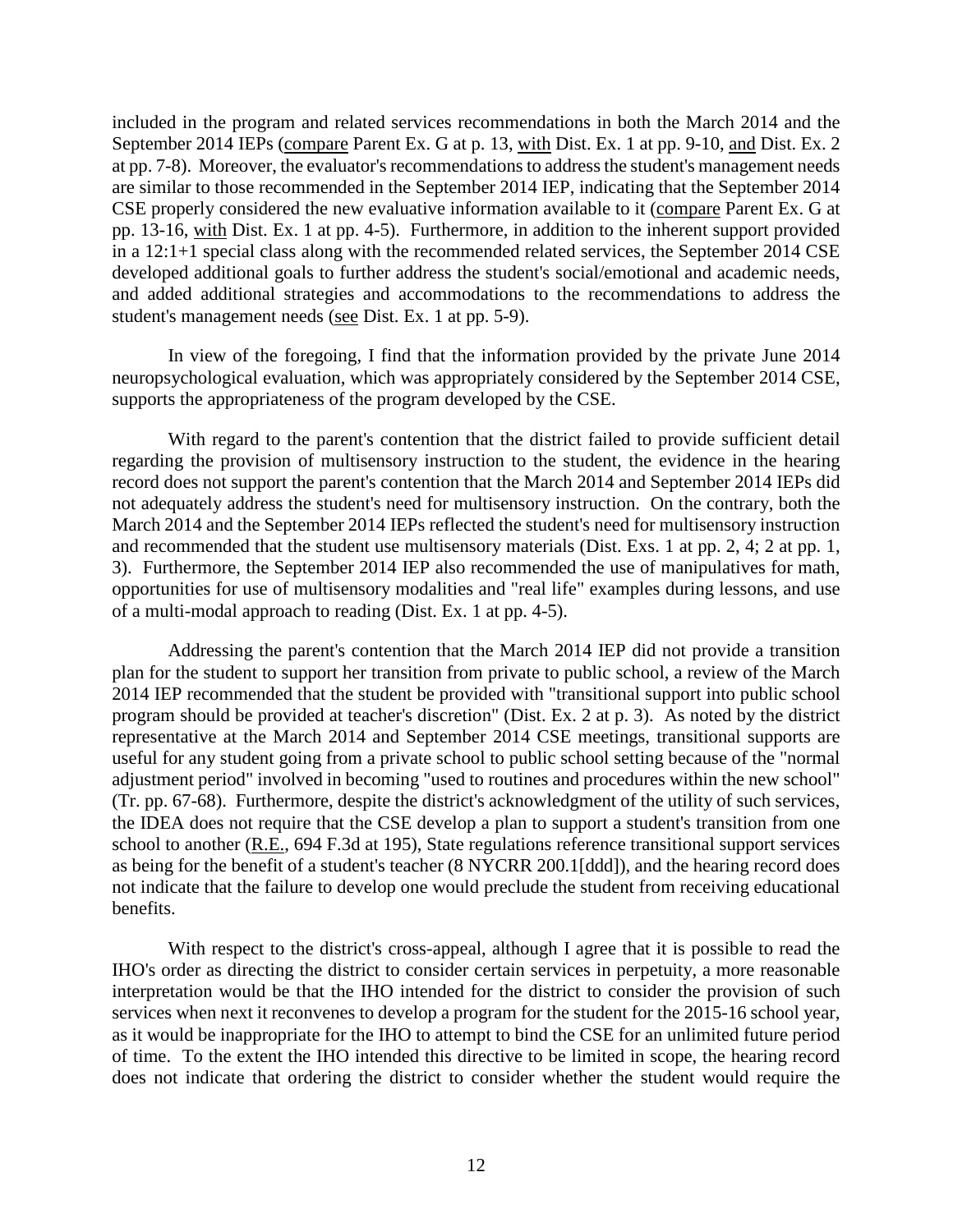services of a 1:1 paraprofessional for assistance with respect to refocusing and transitioning to a public school setting constituted an abuse of discretion under the circumstances of this case.<sup>8</sup>

## **B. Challenges to the Assigned Public School**

On appeal, the parent asserts that the IHO incorrectly determined that her claims with respect to the assigned school were speculative. Specifically, the parent argues that the district failed to present any evidence regarding the credentials of staff or teaching methodologies utilized at the assigned school. Furthermore, the parent alleges that based on her visit to the assigned school, the student would not be appropriately functionally grouped and that both the school and class size would be too large for the student.

Generally, the sufficiency of the program offered by the district must be determined on the basis of the IEP itself (R.E., 694 F.3d at 186-88). The Second Circuit has explained that "[s]peculation that the school district will not adequately adhere to the IEP is not an appropriate basis for unilateral placement" (R.E., 694 F.3d at 195; see E.H. v. New York City Dep't of Educ., 2015 WL 2146092, at \*3 [2d Cir. May 8, 2015]; R.B. v. New York City Dep't of Educ., 603 Fed. App'x 36, 40 [2d Cir. Mar. 19, 2015]; R.B. v. New York City Dep't of Educ., 589 Fed. App'x 572, 576 [2d Cir. Oct. 29, 2014]; T.Y. v. New York City Dep't of Educ., 584 F.3d 412, 419 [2d Cir. 2009]). Furthermore, when parents have rejected an offered program and unilaterally placed their child prior to implementation of the student's IEP, "[p]arents are entitled to rely on the IEP for a description of the services that will be provided to their child" (P.K. v. New York City Dep't of Educ., 526 Fed. App'x 135, 141 [2d Cir. May 21, 2013]) and "'[t]he appropriate inquiry is into the nature of the program actually offered in the written plan,' not a retrospective assessment of how that plan would have been executed" (K.L. v. New York City Dep't of Educ., 530 Fed. App'x 81, 87 [2d Cir. July 24, 2013], quoting R.E., 694 F.3d at 187). Accordingly, when a parent brings a claim challenging the district's "choice of school, rather than the IEP itself . . . the appropriate forum for such a claim is 'a later proceeding' to show that the child was denied a free and appropriate public education 'because necessary services included in the IEP were not provided in practice'" (F.L. v. New York City Dep't of Educ., 553 Fed. App'x 2, 9 [2d Cir. Jan. 8, 2014], quoting R.E., 694 F.3d at 187 n.3). Therefore, if the student never attends the public schools under the proposed IEP, there can be no denial of a FAPE due to the parent's suspicions that the district will be unable to implement the IEP (R.E., 694 F.3d at 195; see E.H., 2015 WL 2146092, at  $*3$ ).

However, the Second Circuit has held that although a district's assignment of a student to a particular public school site is an administrative decision, it must be made in conformance with the CSE's educational placement recommendation, and the district is not permitted to assign the student to a school that cannot implement the IEP (M.O. v. New York City Dep't of Educ., 793 F.3d 236, 244-45 [2d Circuit 2015]; R.E., 694 F.3d at 191-92; T.Y. 584 F.3d at 419-20; see C.F. v. New York City Dep't of Educ., 746 F.3d 68, 79 [2d Cir. 2014]). In particular, the Second Circuit has stated that claims regarding an assigned school's ability to implement an IEP may not be speculative when they consist of "prospective challenges to [the assigned school's] capacity to provide the services mandated by the IEP" (M.O., 793 F.3d at 244; see Y.F. v. New York City Dep't of Educ., 2015 WL 4622500, at \*6 [S.D.N.Y. July 31, 2015] [noting that the "the inability of the proposed school to provide a FAPE as defined by the IEP [must be] clear at the time the

<sup>&</sup>lt;sup>8</sup> As noted above, the hearing record indicates that the CSE removed a recommendation for a 1:1 paraprofessional at the parent's request because of the student's progress (Dist. Ex. 2 at p. 2).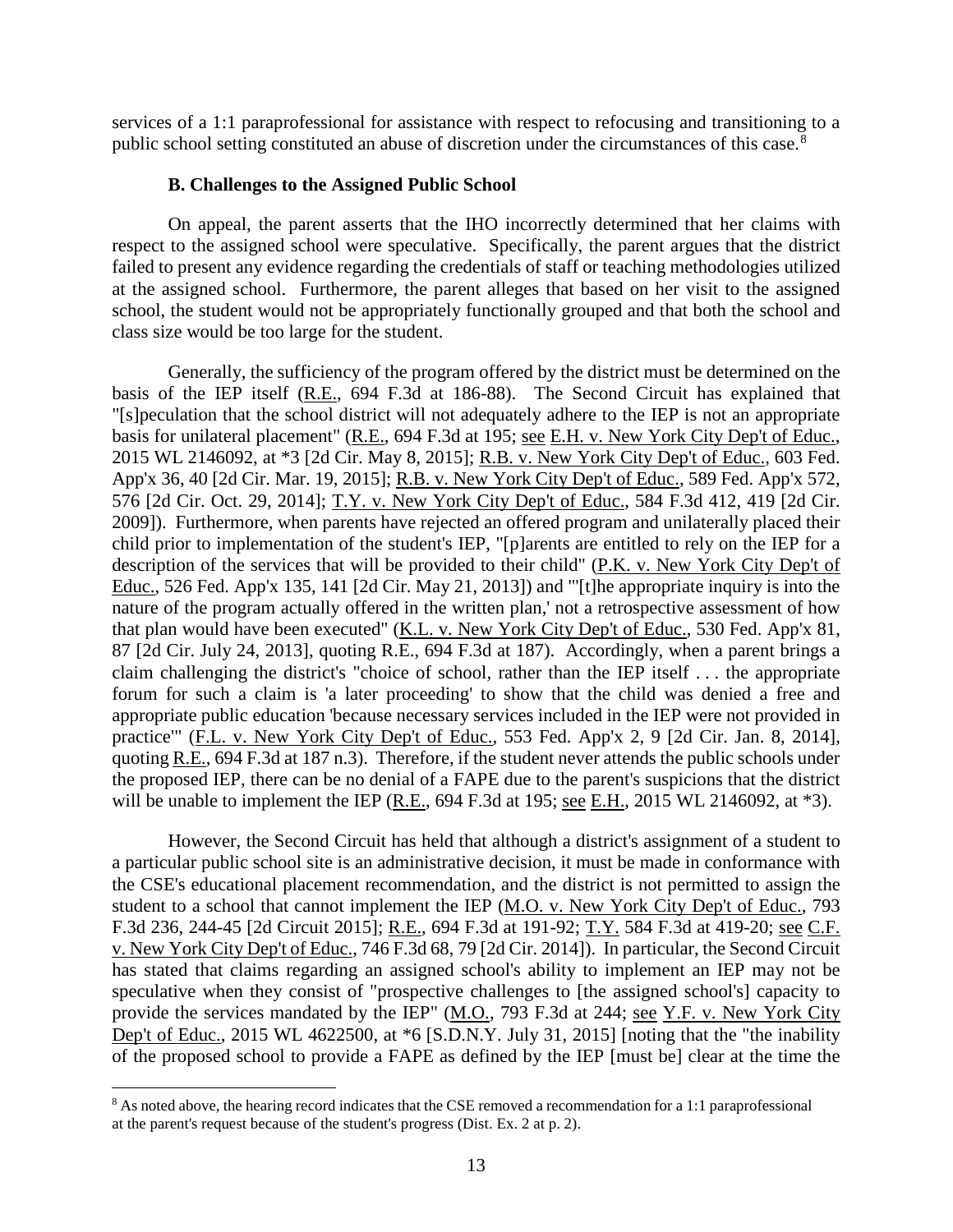parents rejected the placement"]; M.C. v. New York City Dep't of Educ., 2015 WL 4464102, at \*6-\*7 [S.D.N.Y. July 15, 2015] [noting that claims are speculative when parents challenge the willingness, rather than the ability, of an assigned school to implement an IEP]; S.E. v. New York City Dep't of Educ., 2015 WL 4092386, at \*12-\*13 [S.D.N.Y. July 6, 2015] [noting the preference of the courts for "'hard evidence' that demonstrates the assigned [public school] placement was 'factually incapable' of implementing the IEP"]; see also N.S. v. New York City Dep't of Educ., 2014 WL 2722967, at \*12-\*13 [S.D.N.Y. June 16, 2014]).

In light of the foregoing, the parent cannot prevail on her claim regarding the credentials of staff or the environment at the assigned public school site. It is undisputed that the parent rejected the district-recommended program and instead chose to enroll the student in a nonpublic school of her choosing (see Parent Ex. F at pp. 1-3). Furthermore, the hearing record is devoid of any evidence to indicate that the assigned school could not implement the IEP. While the parent asserts that she rejected the assigned school based, in part, upon observations and information provided by the school social worker during her visit to the assigned school, the hearing record contains no support for the proposition that the assigned school was incapable of implementing the student's IEP (id.) On the contrary, to the extent there is evidence in the hearing record regarding the ability of the school to implement the student's IEP, it supports the district's position that the assigned school could have implemented the September 2014 IEP (Tr. pp. 26-27). The parent's purported observations during her visit provide support only for what the parent believed might occur at the assigned school, rather than evidence that the assigned school was incapable of implementing the student's IEP. This is made clear by the language of the parent's letter to the CSE following her visit to the assigned school, expressing her opinions regarding the adequacy of the level of support in a 12:1+1 special class, allegations regarding the methods of instruction utilized at the school, and vague concerns regarding the parent's impressions of students in the class she observed (Parent Ex. F at pp. 1-2). Accordingly, the parent's claims based on her visit to the assigned school site and conversation with the district school social worker regarding the environment at the assigned public school site generally, rather than with respect to the implementation of the student's IEP, cannot provide a basis for a finding of a denial of a FAPE in this instance (see R.B., 589 Fed. App'x at 576 [holding that a parent's observations during a visit to an assigned school constituted speculative challenges that the school would not implement the student's IEP]).

With respect to the qualifications of staff at the assigned school, the parent does not assert that the district would not comply with State regulations regarding the qualifications of staff, which require that all services included in a student's IEP be provided by appropriately certified or licensed personnel (8 NYCRR 200.6[b]). Rather, the parent merely asserts that the district did not establish to her satisfaction that the staff working with her child would be adequately qualified. The parent requests information to which she is not entitled by State regulations, which do not require that parents be informed of the qualifications of their children's teachers or service providers. In any event, a teacher from the assigned school testified that all of the teachers and related service providers in the school were appropriately certified and licensed (Tr. pp. 19-20). As noted by several district courts, claims regarding qualifications of staff are inherently speculative when a student never attends the assigned public school, as there is no guarantee that a student will receive services from a specific teacher or provider (R.B. v. New York City Dep't of Educ., 15 F. Supp. 3d 421, 436 [S.D.N.Y. 2014], aff'd, 603 Fed. App'x 36; B.K. v. New York City Dep't of Educ., 12 F. Supp. 3d 343, 371-72 [E.D.N.Y. 2014]; M.S. v. New York City Dep't of Educ., 2 F. Supp. 3d 311, 331-32 [E.D.N.Y. 2013]).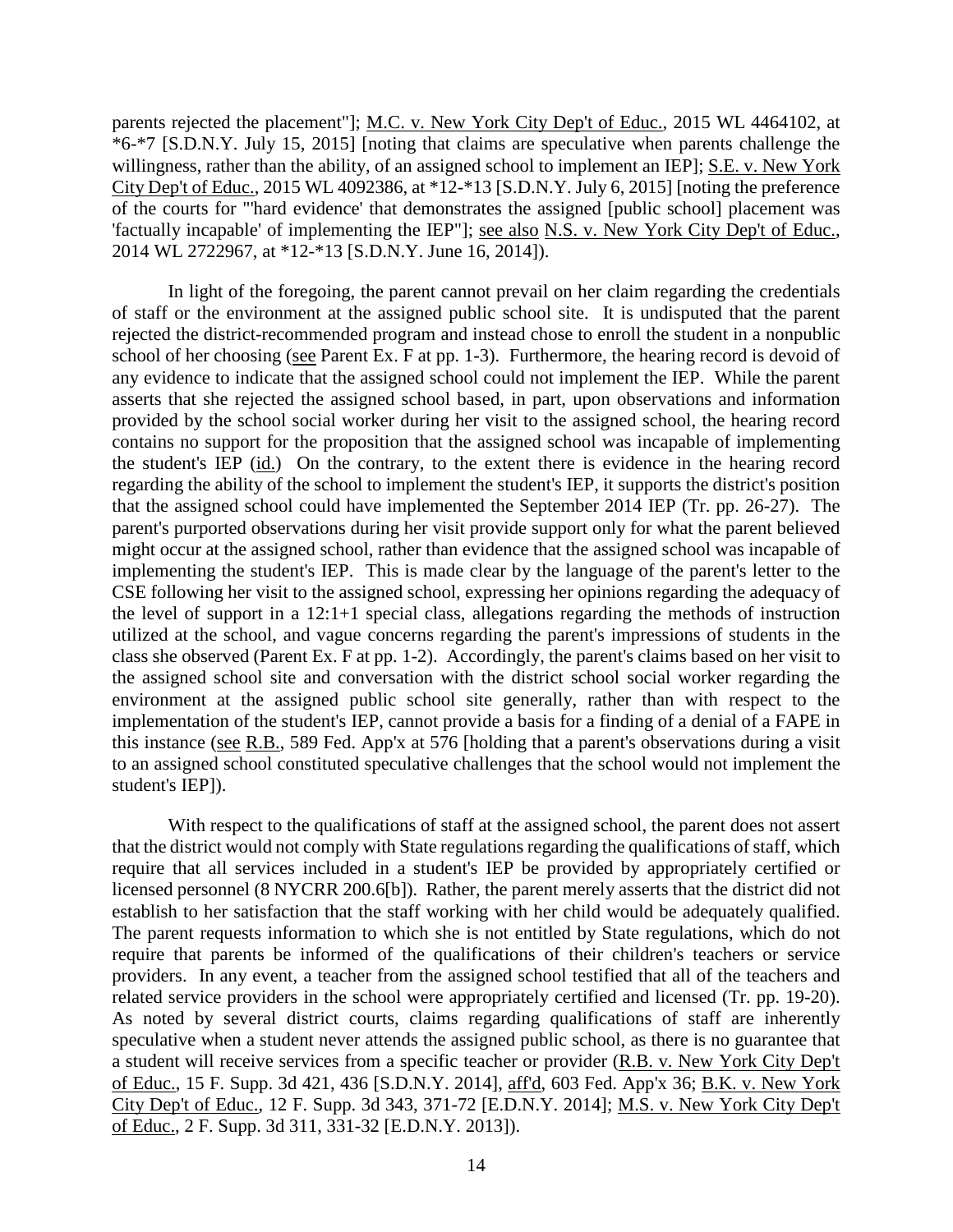Regarding the parents' claim that the district failed to present evidence regarding the manner in which the student would be provided with multisensory instruction at the assigned school, the parent's bare assertion in her September 2014 letter to the district that the assigned school did not use specific multisensory methodologies that had worked well with the student in the past or a "hands-on, multisensory approach" is insufficient to indicate that the assigned school was incapable of implementing the student's IEP. In particular, the parent provided no evidence indicating how she determined that the school could not provide multisensory instruction, and the testimony of the private psychologist who conducted the June 2014 IEE and accompanied the parent on her visit to the assigned school gives no indication that they were informed the school was incapable of providing multisensory instruction in accordance with the student's IEP (Tr. pp. 105-06). Accordingly, any conclusion that the assigned school was inappropriate on this basis would be speculative.

With regard to functional grouping, the parent argues that based on her observation of a 12:1+1 special class at the assigned school during her visit, she determined that the students in the classroom had a "wide range of classifications" and higher "levels of functioning" than the student (Parent Ex. F at p. 3). Nevertheless, the parent's alleged observation does not overcome the speculative nature of grouping claims when a student never attended the assigned public school site (M.C., 2015 WL 4464102, at \*7; R.B., 15 F. Supp. 3d at 436; B.K., 12 F. Supp. 3d at 371; N.K. v. New York City Dep't of Educ., 961 F. Supp. 2d 577, 590 [S.D.N.Y. 2013]; see J.L. v. City Sch. Dist. of New York, 2013 WL 625064, at \*11 [S.D.N.Y. Feb. 20, 2013] [noting that the "IDEA affords the parents no right to participate in the selection of . . . their child's classmates"]). Even assuming that the parent's observations were accurate, there is no basis in the hearing record to find that the range of skills among the students in the observed classroom violated State regulations, which require students to be grouped by similarity of needs, or that such a violation would impede the student's ability to receive a FAPE (8 NYCRR 200.6[a][3][h][2]). Furthermore, even if the students would not have been appropriately grouped in the specific 12:1+1 classroom at the time that the parent observed the class, no evidence was presented that this was the classroom in which the student would have been placed had she attended the assigned school and, in any event, any claim based on this observation would necessarily be speculative in that classroom groupings may change over time (see, e.g., M.S., 2 F. Supp. 3d at 332 n.10). Similarly, parental concerns regarding school or class size, when not contrary to a requirement in a student's IEP, have been deemed not to constitute permissible challenges to the ability of an assigned school to implement the student's IEP (M.O., 793 F.3d at 234; Y.F., 2015 WL 4622500, at \*6).<sup>9</sup>

Accordingly, as the September 2014 IEP was appropriate to meet the student's needs for the reasons set forth above, any conclusion regarding the district's ability to implement the IEP at the assigned public school site, the functional grouping within the classroom, or the effect of the school or class size on the student's ability to learn would necessarily be based on impermissible

 <sup>9</sup> To the extent the parent asserts that the IEP should have specified a school size, while the private evaluator recommended a "small school environment," the evaluative information available to the CSE did not specify what size school would be appropriate and the hearing record presents no basis for concluding that the student would be unable to receive educational benefit if placed in a larger school. In particular, while the private evaluator testified that the student would be "overwhelmed" in the assigned school, she did not provide details of how this would manifest (Tr. pp. 102-03), and the student's special education classroom teacher at Gesher Yehuda indicated that when in a larger group of students, the student would "sit shyly on the side and just rather eat her snack than join the game" (Tr. pp. 219-20). Any conclusion about how the student would react to the size of the assigned school would thus be speculative.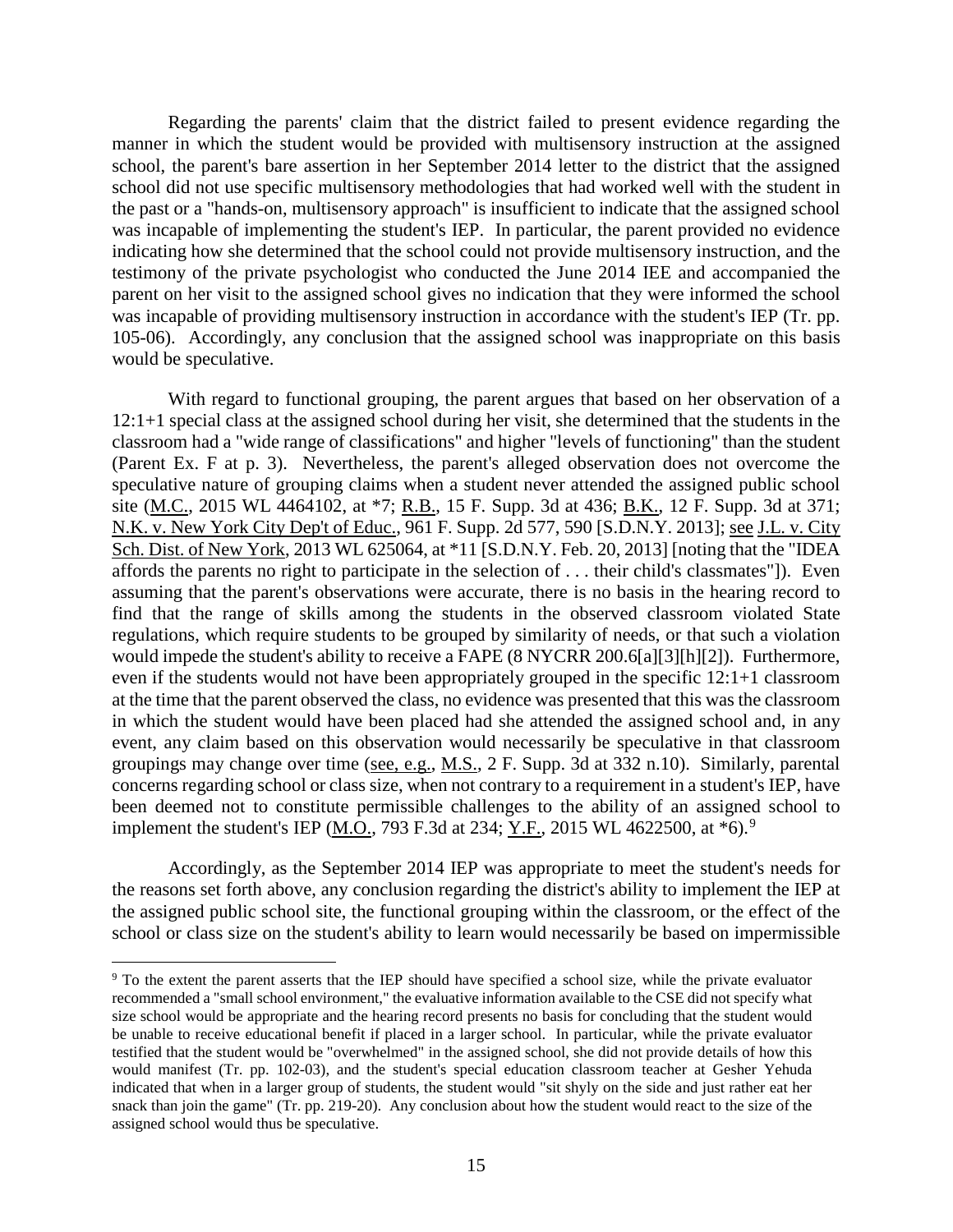speculation, and the district was not obligated to present retrospective evidence at the impartial hearing regarding the implementation of the student's program at the assigned public school site or to refute the parent's claims related thereto (M.O., 793 F.3d at 244-46; R.B., 589 Fed. App'x at 576; F.L., 553 Fed. App'x at 9; K.L., 530 Fed. App'x at 87; R.E., 694 F.3d at 187 & n.3).

### **C. Reimbursement for IEE**

Lastly, the parent contends that the IHO erred in failing to direct the district to fund the cost of the privately-obtained IEE.<sup>10</sup> Both the IDEA and State and federal regulations guarantee parents the right to obtain an IEE (see 20 U.S.C. § 1415[b][1]; 34 CFR 300.502; 8 NYCRR 200.5[g]), which is defined by State regulation as "an individual evaluation of a student with a disability or a student thought to have a disability, conducted by a qualified examiner who is not employed by the public agency responsible for the education of the student" (8 NYCRR 200.1[z]; see 34 CFR 300.502[a][3][i]). Parents have the right to have an IEE conducted at public expense if the parent disagrees with an evaluation conducted by the district and requests that an IEE be conducted at public expense (34 CFR 300.502[b]; 8 NYCRR 200.5[g][1]; see K.B. v Pearl River Union Free Sch. Dist., 2012 WL 234392, at \*5 [S.D.N.Y. Jan. 13, 2012] [noting that "a prerequisite for an IEE [at public expense] is a disagreement with a specific evaluation conducted by the district"]). If a parent requests an IEE at public expense, the district must, without unnecessary delay, either ensure that an IEE is provided at public expense or initiate an impartial hearing to establish that its evaluation is appropriate or that the evaluation obtained by the parent does not meet district criteria (34 CFR 300.502[b][2][i]-[ii]; 8 NYCRR 200.5[g][1][iv]). If a district's evaluation is determined to be appropriate by an IHO, the parent may still obtain an IEE, although not at public expense (34 CFR 300.502[b][3]; 8 NYCRR 200.5[g][1][v]). However, both federal and State regulations provide that "[a] parent is entitled to only one [IEE] at public expense each time the public agency conducts an evaluation with which the parent disagrees" (34 CFR 300.502[b][5]; 8 NYCRR 200.5[g][1]).

Here, the IHO denied the parent's claim for public funding of the IEE on the basis that no evidence was presented at the impartial hearing that the parent requested an IEE or that the parent disagreed with the district's assessment of the student (see IHO Decision at p. 52). However, upon review of the hearing record, I disagree. By letter dated March 17, 2014, the parent asserted that she expressed her disapproval with the district assessments during the March 2014 CSE meeting and was informed that the district "would not be able to complete another evaluation" (Parent Ex. C at p. 2). The parent notified the district that she was "not happy with the evaluations done by the [district]" as they "did not capture the full picture of [the student]" and that in accordance with the March 2014 CSE's recommendation, she would pursue a private evaluation and share the report with the district, after which she intended to seek reimbursement for its cost (id.). Thus, the hearing record supports the parent's contention that she expressed her disagreement with the district's evaluation of the student and requested an IEE. Accordingly, it was incumbent upon the district either to provide the student with an IEE at public expense or to initiate an impartial hearing to establish that its evaluation was appropriate or that the privately-obtained evaluation did not meet district criteria (34 CFR 300.502[b][2][i]-[ii]; 8 NYCRR 200.5[g][1][iv]). The hearing record indicates that the district did neither. In light of the foregoing, I find that the IHO erred in denying the parent's request for reimbursement for the IEE and I direct the district to reimburse the parent

<sup>&</sup>lt;sup>10</sup> The district asserts that it does not now challenge the parent's claim for reimbursement for the IEE.